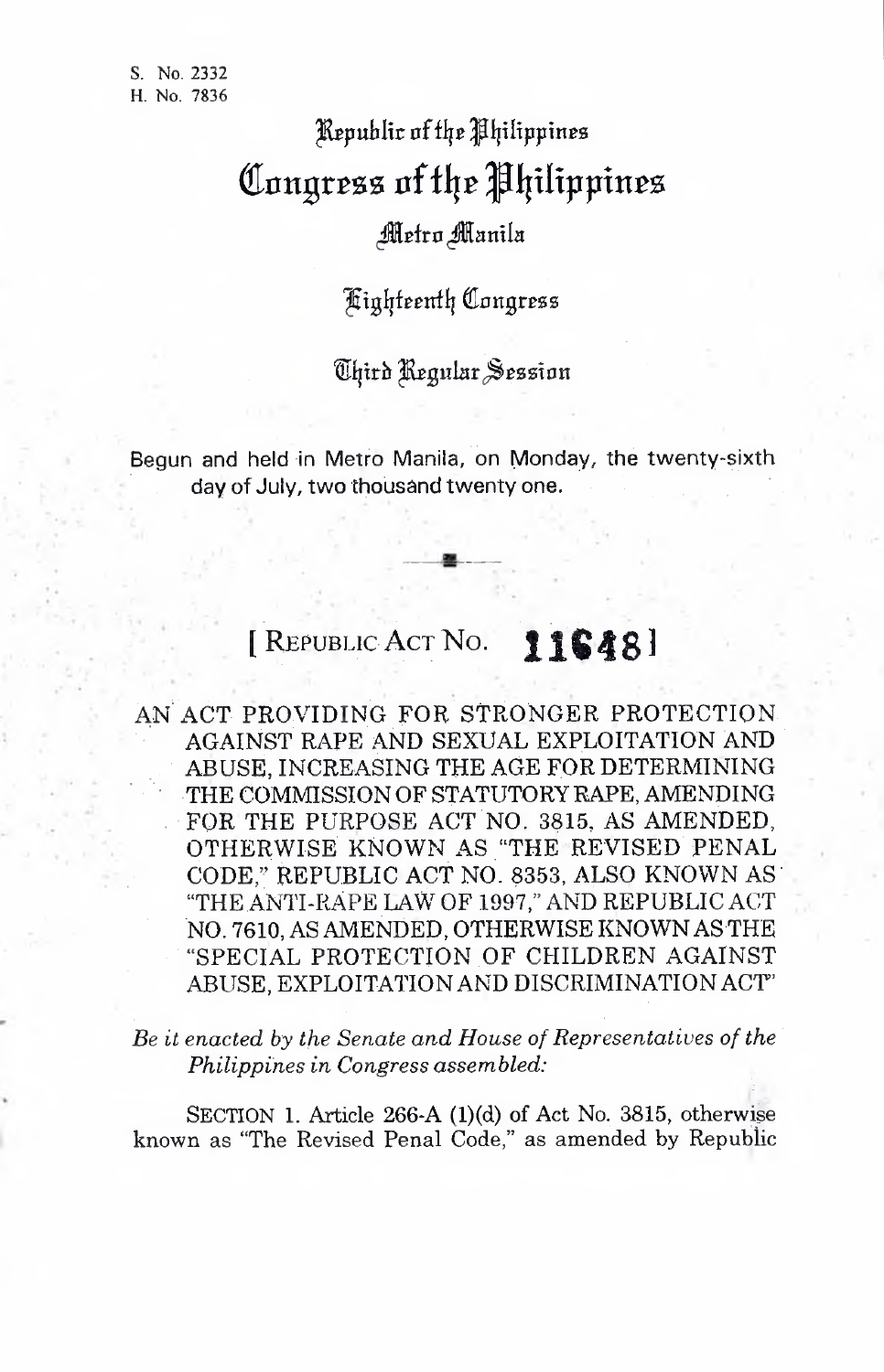Act No. 8353 otherwise known as "The Anti-Rape Law of 1997," is hereby further amended to read as follows:

 $\overline{2}$ 

 $\mathbf{x}^*$  $\mathbf{v}$  $\bf{x}$ 

"Article 266-A. *Rape; When and How Committed.* — Rape is Committed:

"1) By a person who shall have carnal knowledge of another person under any of the following circumstances:

"d) When the offended party is under sixteen (16) years of age or is demented, even though none of the circumstances mentioned above be present: *Provided,* That there shall be no criminal liability on the part of a person having carnal knowledge of another person under sixteen (16) years of age when the age difference between the parties is not more than three (3) years, and the sexual act in question is proven to be consensual, non-abusive, and non-exploitative: *Provided, further, That if the victim* is under thirteen (13) years of age, this exception shall not apply.

"As used in this Act, non-abusive shall mean the absence of undue influence, intimidation, fraudulent machinations, coercion, threat, physical; sexual, psychological, or mental injury or maltreatment, either with intention or through neglect, during the conduct of sexual activities with : the child victim. On the other hand, non-exploitative shall mean there is no actual or attempted act or acts. of unfairly taking advantage of the child's position of vulnerability, differential power, or trust during the conduct of sexual activities." •

Sec. 2. Articles 337 and 338 of Act No. 3815, otherwise known as "The Revised Penal Code" are hereby amended to read as follows:

"Article 337. *Qualified seduction.* - The seduction of a minor, sixteen and over but under eighteen years of age, committed by any person in public authority, priest, home-servant, domestic, guardian, teacher, or any person who, in any capacity, shall be entrusted with the education or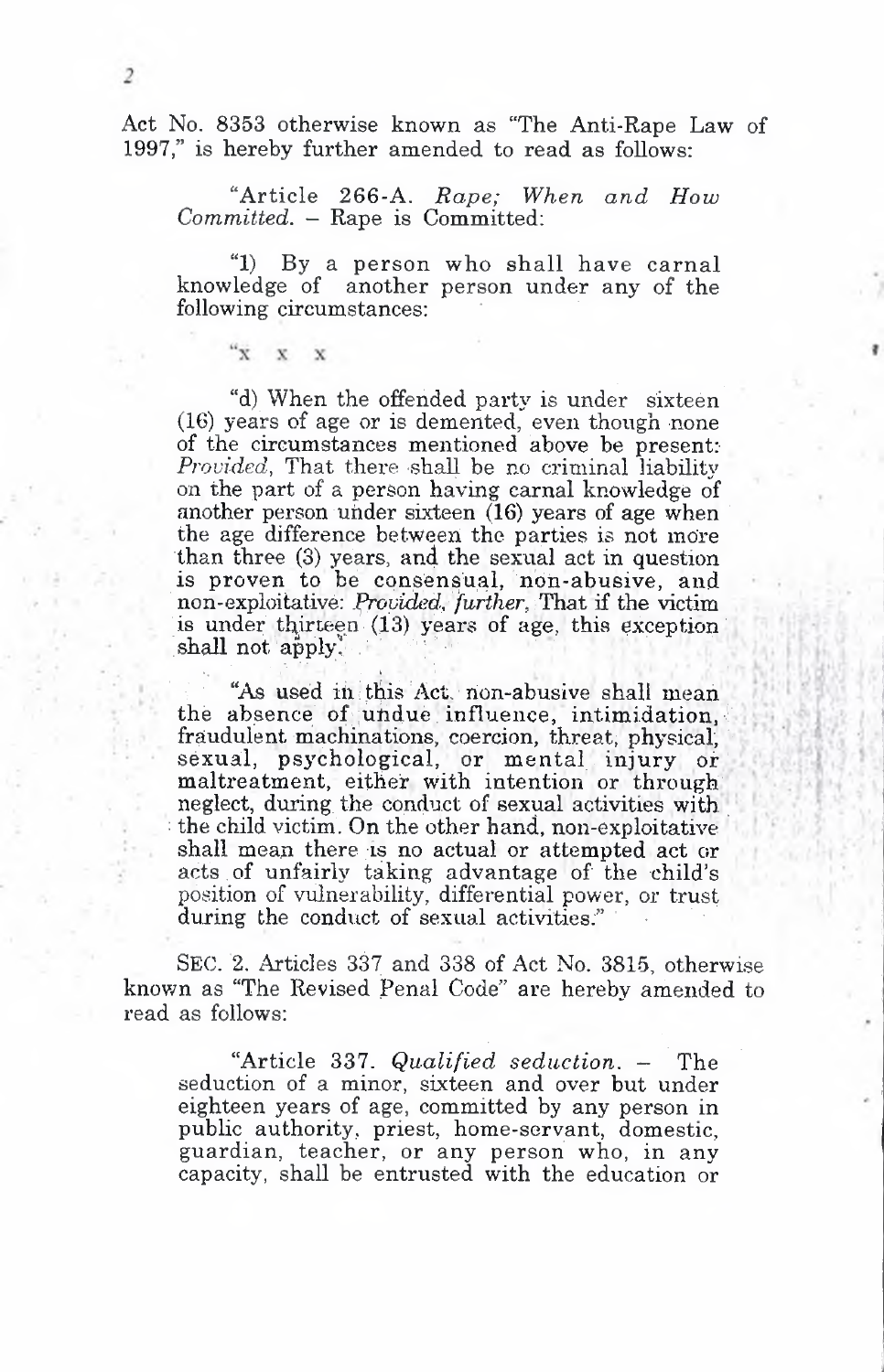custody of the minor seduced, shall be punished by *prision correccional* in its minimum and medium periods.

"The penalty next higher in degree shall he imposed upon any person who shall seduce his sister or descendant, whether or not she be a virgin or over eighteen years of age.

"Under the provisions of this Chapter, seduction is committed when the offender has carnal knowledge of any of the persons and under the circumstances described herein."

"Article 338. *Simple seduction. -* The seduction of a minor, sixteen and over but under eighteen years of age, committed by means of deceit, shall be punished by *arresto mayor"*

SEC. 3. Sections 5(b), 7, 9, and  $10(b)$  of Republic Act. No. 7610, otherwise known as the Special Protection of Children Against, Abuse, Exploitation and Discrimination Act are hereby amended to read as follows:

' j *V* "I'. ,; <sup>i</sup> *i - ' Child.,Prostitution'and Other Sexual Abuse.* - Children, whether male or female, who for money, profit, or any other consideration or due to the coercion or influence of any adult, syndicate or group, indulge in sexual intercourse Or lascivious conduct, are deemed to be children; exploited in prostitution and other sexual abuse.

> $\mathbf{x} \times$  $f''(a)$  x x x

"(b) Those who commit the act of . sexual intercourse or lascivious conduct with a child exploited in prostitution or subjected to other sexual abuse: *Provided,* That when the victim is under sixteen (16) years of age, the perpetrators shall be prosecuted under Article 335, paragraph 3, for rape and Article 336 of Act No. 3815, as amended, otherwise known as "The Revised Penal Code", for rape, or lascivious conduct, as the case may be: *Provided,* That the penalty for lascivious conduct when the victim is under sixteen (16) years of age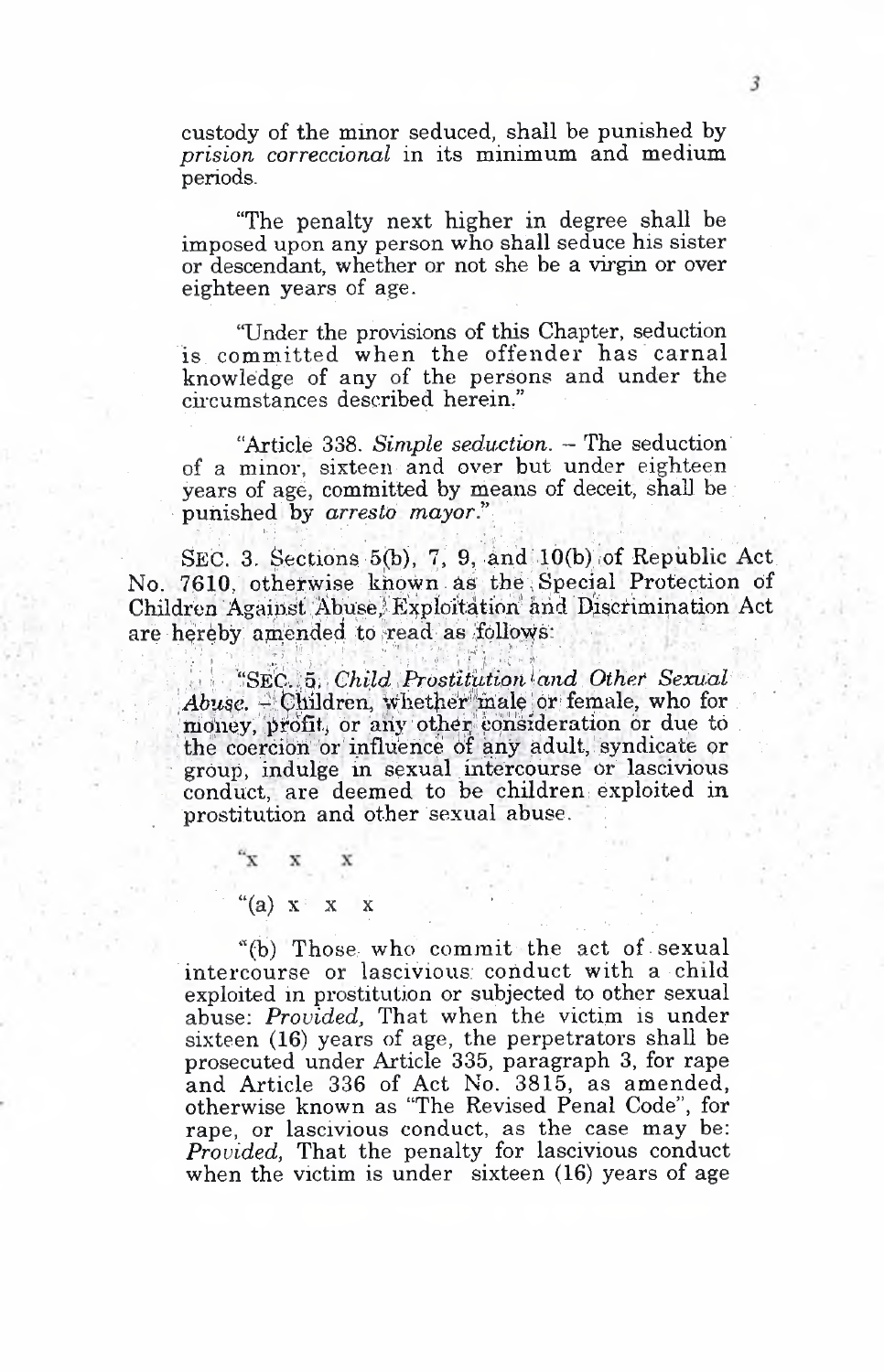shall be *reclusion temporal* in its medium period; and

 $\mathbf{x}$ **X.**  $\mathbf{v}$ 

 $\mathbf{x}$ ."

 $\overline{\mathbf{x}}$   $\overline{\mathbf{x}}$ 

"Sec. 7. *Child Trafficking. —* Any person who shall engage in trading and dealing with children including, but not limited to, the act of buying and selling of a child for money, or for any consideration. or barter, shall suffer the penalty of *reclusion temporal* to *reclusion perpetua.* The penalty shaU be imposed in its maximum period when the victim is under sixteen (16) years of age.

"Sec. 9. *Obscene Publications and Indecent Shows.* - Any person who shall hire, employ, use, persuade, induce, or coerce a child to perform in obscene exliibitions and indecent shows, whether hve or, in video, or model in obscene publications or pornographic materials, or to sell or distribute the said materials; shall suffer the penalty of *prision mayor* in its medium period.

'Tf the child used as a performer, subject, or seller/distributor is under eighteen (18) years of age, the penalty shall be imposed in its maximum period.

"Sec. 10. *Other Acts of Neglect, Abuse, Cruelty or Exploitation and Other Conditions Prejudicial to the Child's Development. -*

 $\mathbf{x}$ 

 $\bar{x}$ 

 $\mathbf{x}^n$ 

"(b) Any person who shall keep or have in his company a minor sixteen  $(16)$  years of age or under or who is ten (10) years or more his junior in any public or private place, hotel, motel, beer joint, discotheque, cabaret, pension house, sauna or massage parlor, beach, and/or other tourist or similar places shall suffer the penalty of *prision mayor* in its maximum period and a fine of not less than Fifty thousand pesos (P50,000.00); *Provided,* That this provision shall not apply to any person

<sup>&</sup>quot;(a)  $x \times x$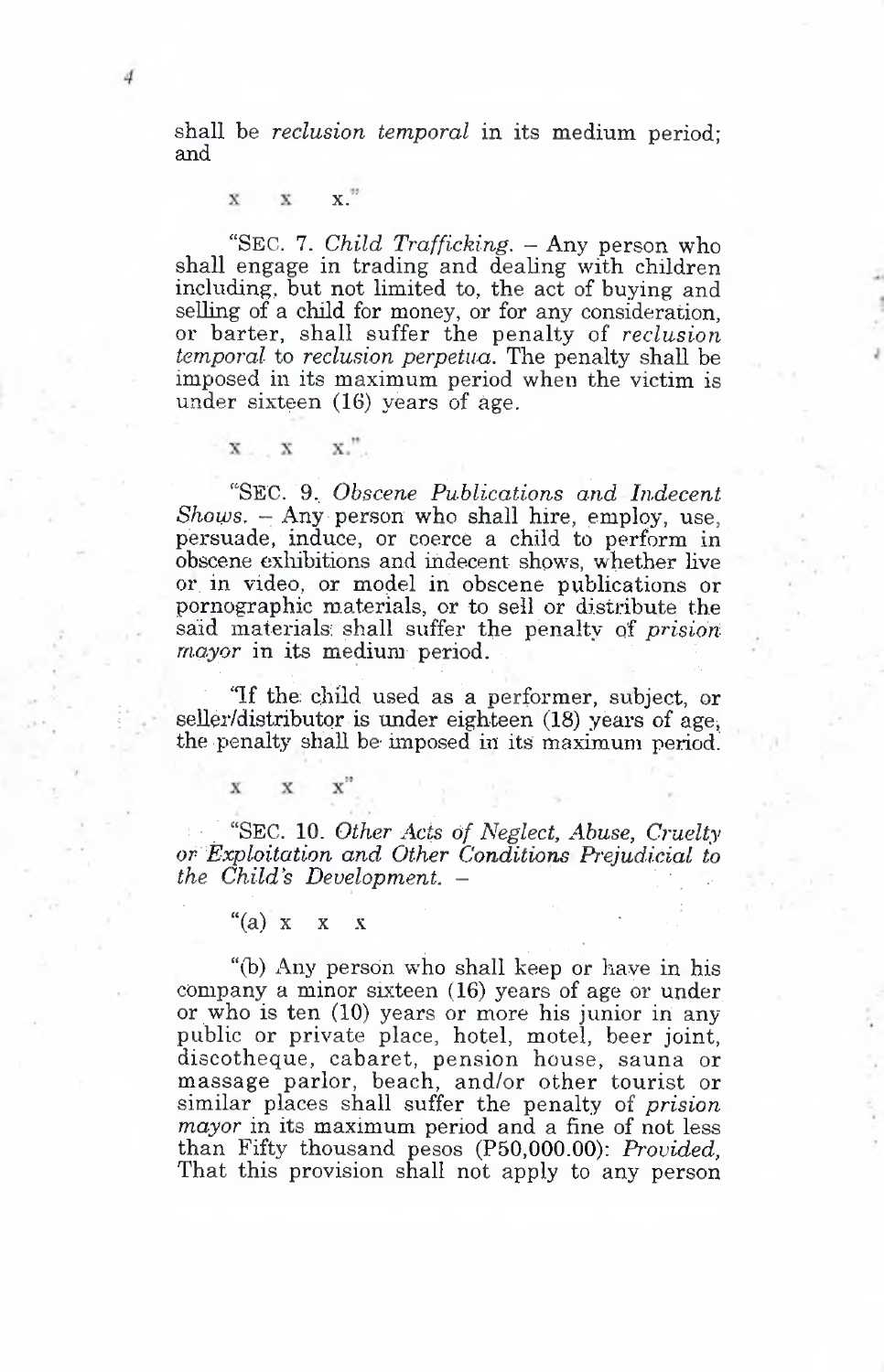who is related within the fourth degree of consanguinity or affinity or any bond recognized by law, local custom and tradition or acts in the performance of a social, moral or legal duty.

 $\mathbf{x}$ "  $\mathbf{v}$ 

SEC. 4. Public and private institutions engaged in the education, training, and care of children shall ensure that their curriculum for continuing staff development include plans and learning sessions on the scope of their duties and responsibilities in identifying, responding to and reporting rape and other sexual offenses.

The Department of Education shall include in the basic education curriculum and teach age-appropriate subject concerning the rights and protection of the children in relation to this Act.

SEC. 5. If any provision of this Act is held invalid or unconstitutional, the remainder of the Act or the provision not otherwise affected shall remain in full force and effect.

SEC. 6. All laws, decrees, orders, ordinances, rules and regulations or parts thereof which are inconsistent with the provisions of this Act are hereby amended, modified or repealed accordingly.

SEC. 7. This Act shall take effect fifteen (15) days after its publication in the Official Gazette or in a newspaper of general circulation in the Philippines.

Approved,

LORD ALLA O. VELASCO  $JAY$ Speaker of the House of Representatives

C. SOTTO III President of the Senate